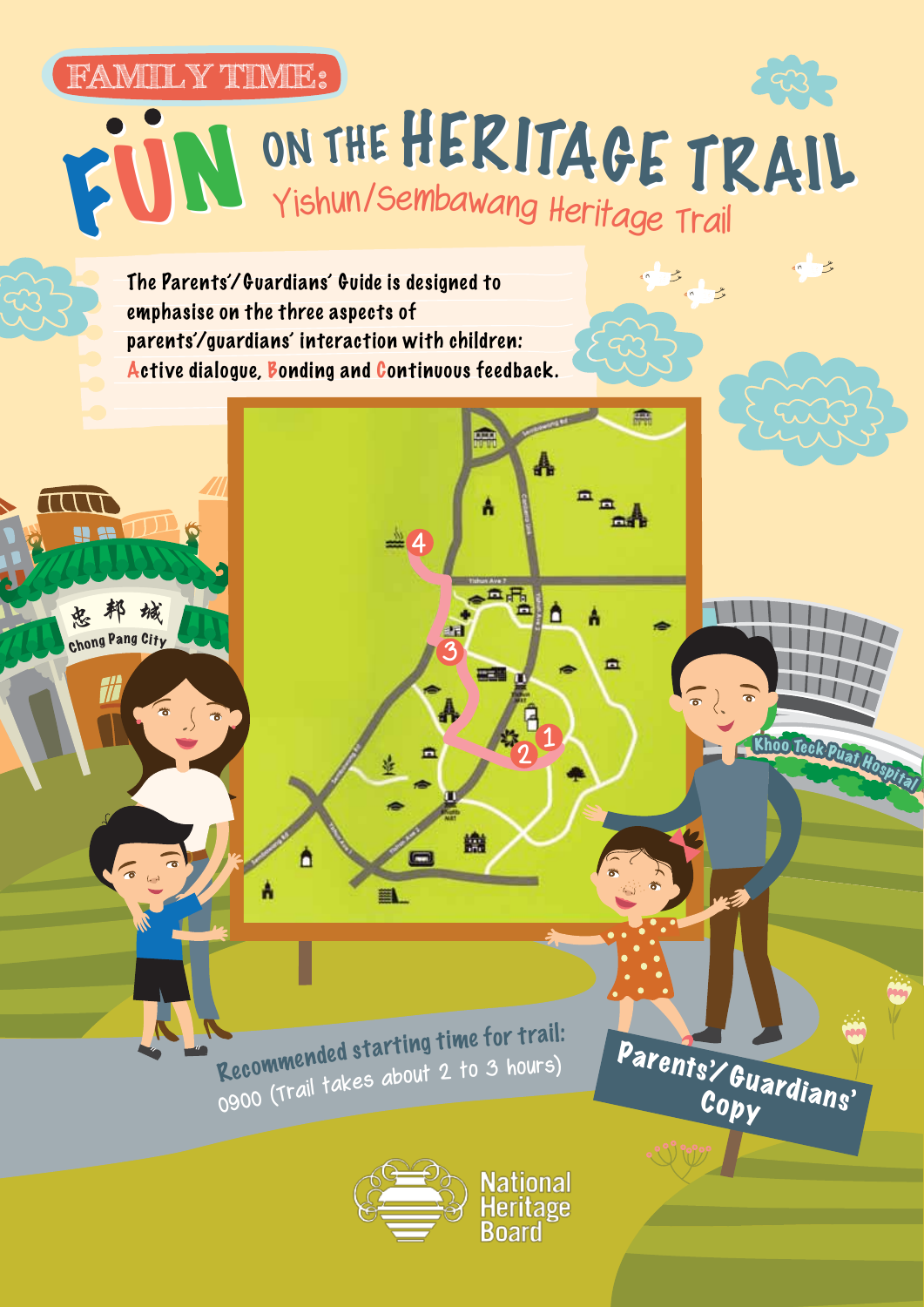## SITTE 1: Heritage Garden @ Yishun

**?**

**?**

#### WHILE ON THE WAY:

Ask your child:

**How did Lim Nee Soon, as a pioneer, help the community?** (Lim Nee Soon was a community leader and a philanthropist)

**Why was Nee Soon renamed as Yishun?** (The name was pinyinised at the height of the pinyinisation movement in the 198Os as pinyin became more accepted in Singapore)

#### Answers for worksheet to be done on site:

Gambier, Pepper, Rubber, Pineapple, Plantations, Sembawang, Sun Yat-Sen

> **Differences:** Additional hat Additional spectacles

Missing walking stick



#### BEFORE LEAVING THE VENUE:

#### Ask your child:

**Why was Lim Nee Soon so prominent?**  (He was well known in the Chinese community and contributed to the revolution in China)

#### **What can you learn from his spirit?**

(I could learn how to be more humble despite being more well off compared to my peers)

## Directions to the next venue:

Walk along Yishun Central 1 to Yishun Central 2 and you can see the Khoo Teck Puat Hospital.

## **SITE 2:** Khoo Teck Puat Hospital

#### Ask your child:

**Who was Khoo Teck Puat?** (Khoo Teck Puat was a philanthropist, hotelier and banker)

**Why was the hospital in Yishun named after him?** (Khoo Foundation, which was founded by him in 1981, donated \$125 million towards the construction of the hospital)

# BEFORE LEAVING THE VENUE:

## Ask your child:

**What values can we learn from Mr Khoo?** (Continually showing care for the less<br>fortunate around him, humility despite<br>being wealthu) fortunate around him, humility despite<br>being wealthy)

#### **WHILE ON THE WAY:** *Answers for worksheet to be done on site:*

Alexandra Pond Environmental Energy Polyclinic

#### **Difference:**

**?**

Missing plaque

Location of the statue is at the main entrance of Khoo Teck Puat Hospital

#### Directions to the next venue:

Walk along Yishun Central to Yishun Ave 2. Walk past Yishun MRT Station and turn left into Yishun Ave 5. You can see Chong Pang CC in the distance.

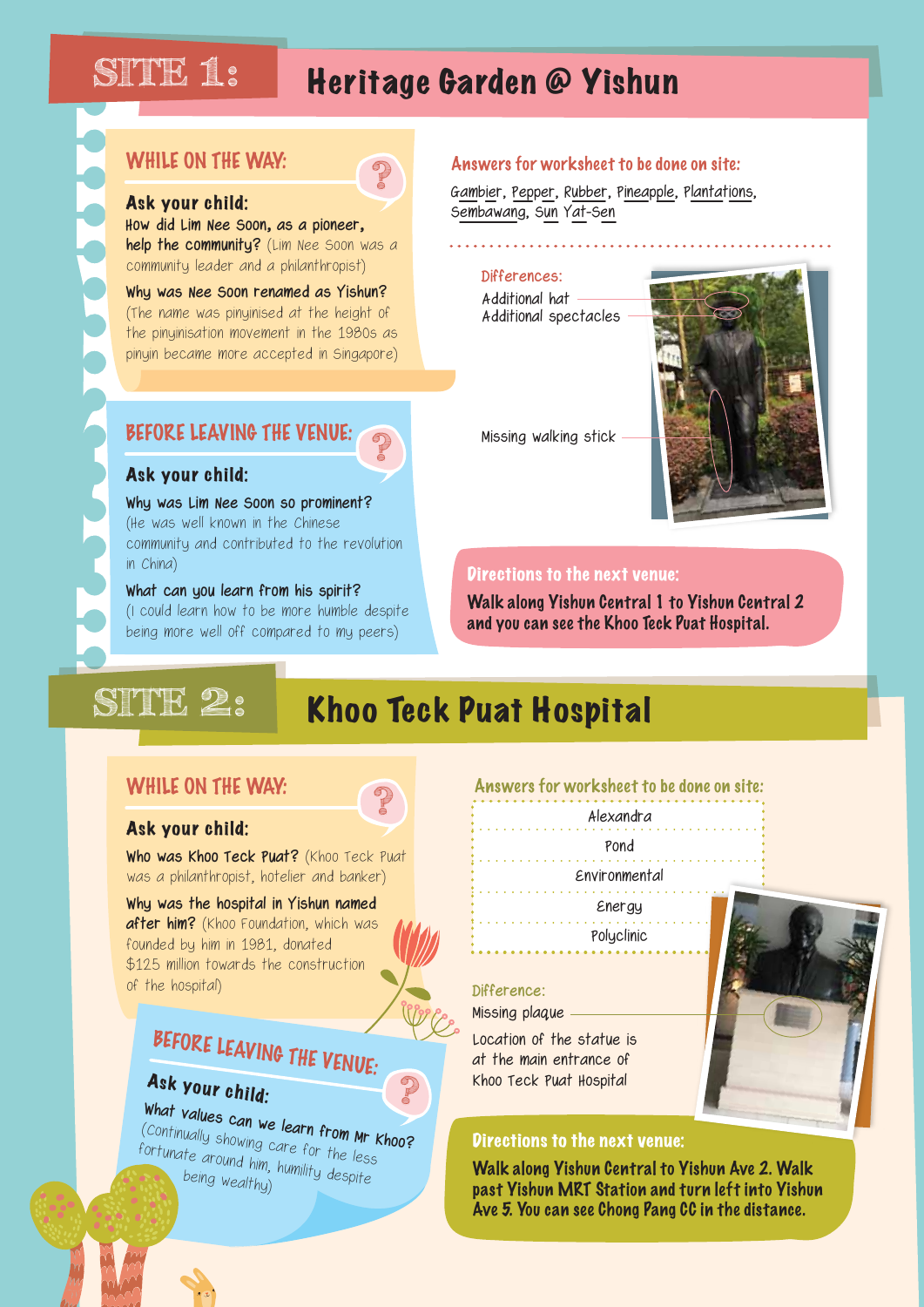# **SITE 3:** Chong Pang City

#### WHILE ON THE WAY:

#### Ask your child:

**Who was Chong Pang?** (Lim Chong Pang was the son of Lim Nee Soon, and also a businessman. In fact, Chong Kuo Road along Sembawang Road was also named after another of Nee Soon's sons)

#### BEFORE LEAVING THE VENUE:

#### Ask your child:

**How does Chong Pang City symbolise a form of determination of the residents and** 

shopkeepers? (Despite the fact that it's a neighbourhood centre, it is continuously lively and bustling with people and business has remained brisk. When business declined, the shopkeepers innovated together to spruce the place up, displaying entrepreneurship and camaraderie)

#### Answers for worksheet Answers for worksheet | 1 G<br>to be done on site:



# SON

### **SUGGESTIONS FOR PARENTS/ GUARDIANS!**

**Have a good lunch or drinks at some of the coffee shops in Chong Pang City after exploring the neighbourhood centre. The trail can end here. If the family still has the energy, you may continue to the next site, which will add about 45 minutes to the total time excluding the lunch break.**

**What the farmer is holding in his hands:**

Watering cans!

#### Directions to the next venue:

Walk towards Sembawang Road and turn left at Gambas Avenue. Look out for a small opening in the fence that indicates the way into the hot spring. Walk all the way to the end of the footpath. Do take note the hot spring is only open from 7 am to 7 pm daily.

**?**



## SITE  $4:$  **Sembawang Hot Spring (Optional)**

#### WHILE ON THE WAY:

#### Ask your child:

**Why do you think the hot spring is preserved despite it being in a military area?** (The authorities left it since the public wanted the place to be preserved and kept as it is, and spruced up to make it more comfortable for those who went regularly)

#### BEFORE LEAVING THE VENUE:

#### Ask your child:

**Can you imagine life in the past revolving around the hot spring?**

**What benefits would the hot spring bring for the community?**

**Would you like living near a hot spring?** (Let your child or ward come up with his or her own answers!)



Answers for worksheet to be done on site: 1. C

> 2. A 3. B 4. C 5. A

#### **INSTRUCTIONS FOR PARENTS/ GUARDIANS!**

**Inform your child that the water coming out from the hot spring is very hot (about 6O to 7O degrees Celsius!) and will scald his / her skin if he /she is not careful. Do let the water cool down for some time before letting your child utilise it.**